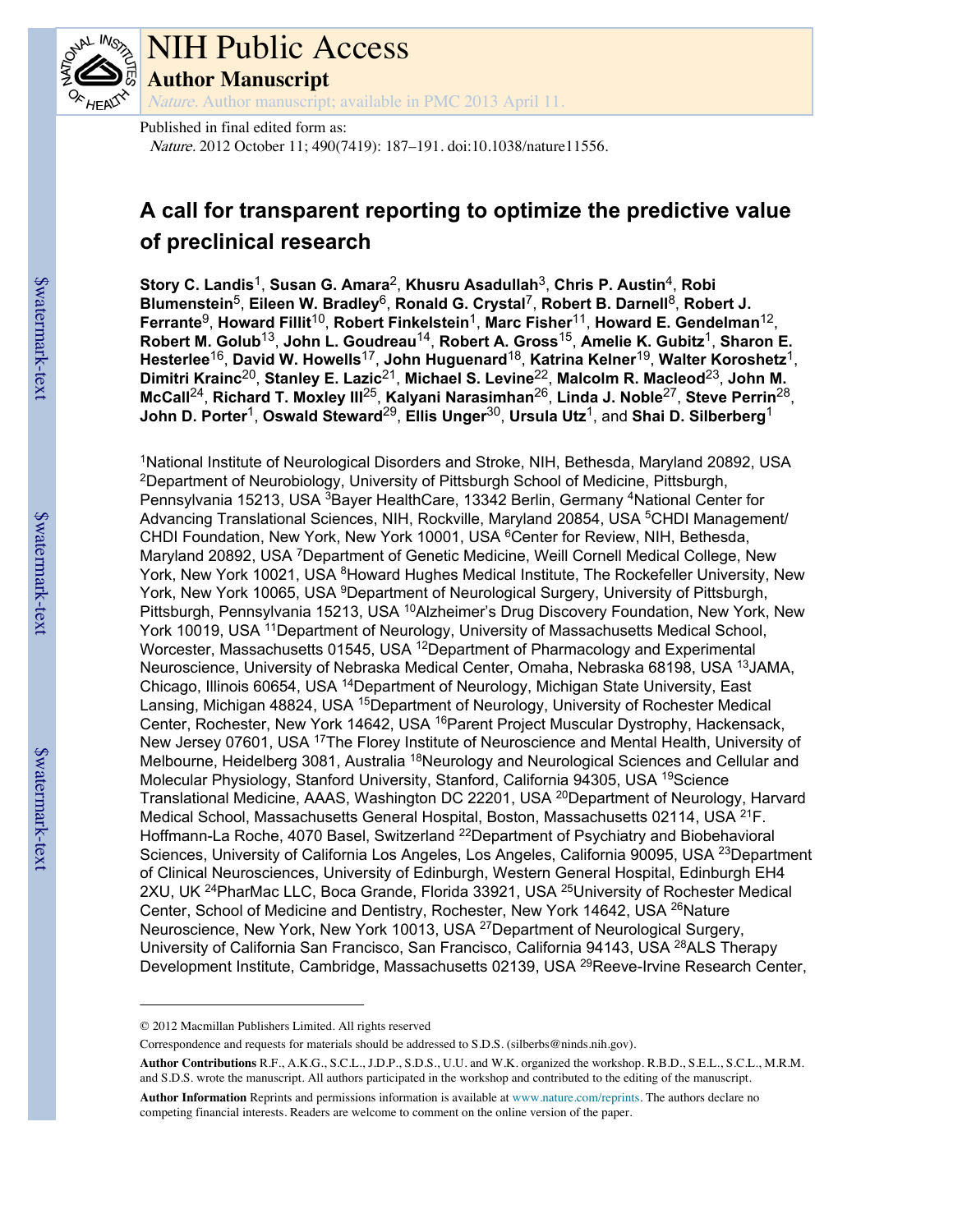University of California Irvine, Irvine, California 92697, USA <sup>30</sup>Office of New Drugs, Center for Drug Evaluation and Research, US Food and Drug Administration, Silver Spring, Maryland 20993, USA

# **Abstract**

The US National Institute of Neurological Disorders and Stroke convened major stakeholders in June 2012 to discuss how to improve the methodological reporting of animal studies in grant applications and publications. The main workshop recommendation is that at a minimum studies should report on sample-size estimation, whether and how animals were randomized, whether investigators were blind to the treatment, and the handling of data. We recognize that achieving a meaningful improvement in the quality of reporting will require a concerted effort by investigators, reviewers, funding agencies and journal editors. Requiring better reporting of animal studies will raise awareness of the importance of rigorous study design to accelerate scientific progress.

> Dissemination of knowledge is the engine that drives scientific progress. Because advances hinge primarily on previous observations, it is essential that studies are reported in sufficient detail to allow the scientific community, research funding agencies and disease advocacy organizations to evaluate the reliability of previous findings. Numerous publications have called attention to the lack of transparency in reporting, yet studies in the life sciences in general, and in animals in particular, still often lack adequate reporting on the design, conduct and analysis of the experiments. To develop a plan for addressing this critical issue, the US National Institute of Neurological Disorders and Stroke (NINDS) convened academic researchers and educators, reviewers, journal editors and representatives from funding agencies, disease advocacy communities and the pharmaceutical industry to discuss the causes of deficient reporting and how they can be addressed. The specific goal of the meeting was to develop recommendations for improving how the results of animal research are reported in manuscripts and grant applications. There was broad agreement that: (1) poor reporting, often associated with poor experimental design, is a significant issue across the life sciences; (2) a core set of research parameters exist that should be addressed when reporting the results of animal experiments; and (3) a concerted effort by all stakeholders, including funding agencies and journals, will be necessary to disseminate and implement best reporting practices throughout the research community. Here we describe the impetus for the meeting and the specific recommendations that were generated.

# **Widespread deficiencies in methods reporting**

In the life sciences, animals are used to elucidate normal biology, to improve understanding of disease pathogenesis, and to develop therapeutic interventions. Animal models are valuable, provided that experiments employing them are carefully designed, interpreted and reported. Several recent articles, commentaries and editorials highlight that inadequate experimental reporting can result in such studies being un-interpretable and difficult to reproduce<sup>1–8</sup>. For instance, replication of spinal cord injury studies through an NINDSfunded program determined that many studies could not be replicated because of incomplete or inaccurate description of experimental design, especially how randomization of animals to the various test groups, group formulation and delineation of animal attrition and exclusion were addressed<sup>7</sup>. A review of 100 articles published in *Cancer Research* in 2010 revealed that only 28% of papers reported that animals were randomly allocated to treatment groups, just 2% of papers reported that observers were blinded to treatment, and none stated the methods used to determine the number of animals per group, a determination required to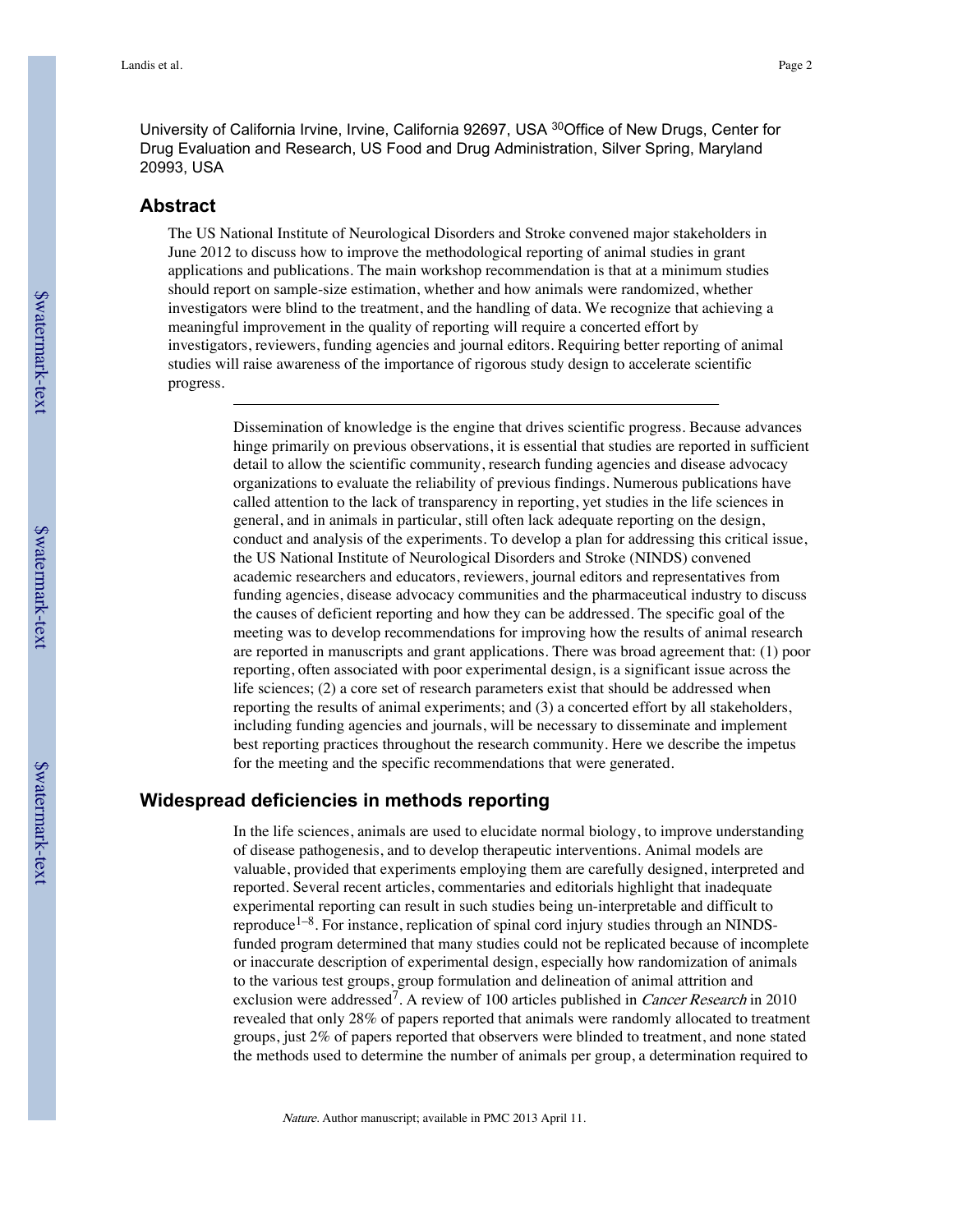avoid false outcomes<sup>2</sup>. In addition, analysis of several hundred studies conducted in animal models of stroke, Parkinson's disease and multiple sclerosis also revealed deficiencies in reporting key methodological parameters that can introduce bias<sup>6</sup>. Similarly, a review of 76 high-impact (cited more than 500 times) animal studies showed that the publications lacked descriptions of crucial methodological information that would allow informed judgment about the findings<sup>9</sup>. These deficiencies in the reporting of animal study design, which are clearly widespread, raise the concern that the reviewers of these studies could not adequately identify potential limitations in the experimental design and/or data analysis, limiting the benefit of the findings.

Some poorly reported studies may in fact be well-designed and well-conducted, but analysis suggests that inadequate reporting correlates with overstated findings<sup>10–14</sup>. Problems related to inadequate study design surfaced early in the stroke research community, as investigators tried to understand why multiple clinical trials based on positive results in animal studies ultimately failed. Part of the problem is, of course, that no animal model can fully reproduce all the features of human stroke. It also became clear, however, that many of the difficulties stemmed from a lack of methodological rigor in the preclinical studies that were not adequately reported<sup>15</sup>. For instance, a systematic review and meta-analysis of studies testing the efficacy of the free-radical scavenger NXY-059 in models of ischaemic stroke revealed that publications that included information on randomization, concealment of group allocation, or blinded assessment of outcomes reported significantly smaller effect sizes of NXY-059 in comparison to studies lacking this information<sup>10</sup>. In certain cases, a series of poorly designed studies, obscured by deficient reporting, may, in aggregate, serve erroneously as the scientific rationale for large, expensive and ultimately unsuccessful clinical trials. Such trials may unnecessarily expose patients to potentially harmful agents, prevent these patients from participating in other trials of possibly effective agents, and drain valuable resources and energy that might otherwise be more productively spent.

# **A core set of reporting standards**

The large fraction of poorly reported animal studies and the empirical evidence of associated  $bias^{6,10-14,16-20}$ , defined broadly as the introduction of an unintentional difference between comparison groups, led various disease communities to adopt general $21-23$  and animalmodel-specific<sup>6,24–26</sup> reporting guidelines. However, for guidelines to be effective and broadly accepted by all stakeholders, they should be universal and focus on widely accepted core issues that are important for study evaluation. Therefore, based on available data, we recommend that, at minimum, authors of grant applications and scientific publications should report on randomization, blinding, sample-size estimation and the handling of all data (see below and Box 1).

# **BOX 1**

# **A core set of reporting standards for rigorous study design**

# **Randomization**

- **•** Animals should be assigned randomly to the various experimental groups, and the method of randomization reported.
- **•** Data should be collected and processed randomly or appropriately blocked.

# **Blinding**

**•** Allocation concealment: the investigator should be unaware of the group to which the next animal taken from a cage will be allocated.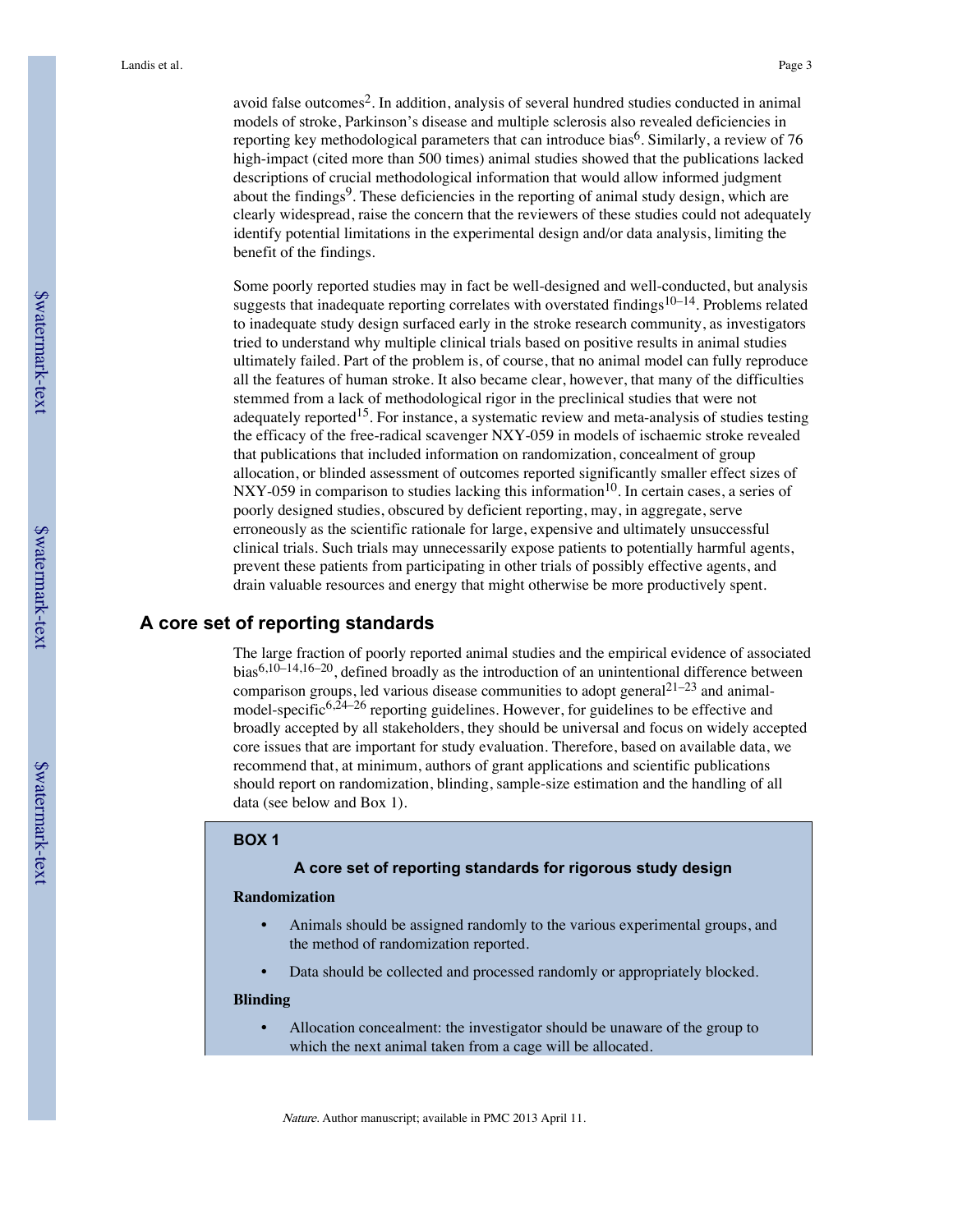- **•** Blinded conduct of the experiment: animal caretakers and investigators conducting the experiments should be blinded to the allocation sequence.
- **•** Blinded assessment of outcome: investigators assessing, measuring or quantifying experimental outcomes should be blinded to the intervention.

#### **Sample-size estimation**

- **•** An appropriate sample size should be computed when the study is being designed and the statistical method of computation reported.
- **•** Statistical methods that take into account multiple evaluations of the data should be used when an interim evaluation is carried out.

#### **Data handling**

- **•** Rules for stopping data collection should be defined in advance.
- **•** Criteria for inclusion and exclusion of data should be established prospectively.
- **•** How outliers will be defined and handled should be decided when the experiment is being designed, and any data removed before analysis should be reported.
- **•** The primary end point should be prospectively selected. If multiple end points are to be assessed, then appropriate statistical corrections should be applied.
- **•** Investigators should report on data missing because of attrition or exclusion.
- **•** Pseudo replicate issues need to be considered during study design and analysis.
- **•** Investigators should report how often a particular experiment was performed and whether results were substantiated by repetition under a range of conditions.

# **Randomization and blinding**

Choices made by investigators during the design, conduct and interpretation of experiments can introduce bias, resulting in false-positive results. Many have emphasized the importance of randomization and blinding as a means to reduce bias<sup>6,21–23,27</sup>, yet inadequate reporting of these aspects of study design remains widespread in preclinical research. It is important to report whether the allocation, treatment and handling of animals were the same across study groups. The selection and source of control animals needs to be reported as well, including whether they are true littermates of the test groups. Best practices should also include reporting on the methods of animal randomization to the various experimental groups, as well as on random (or appropriately blocked) sample processing and collection of data. Attention to these details will avoid mistaking batch effects for treatment effects (for example, dividing samples from a large study into multiple lots, which are then processed separately). Investigators should also report on whether the individuals caring for the animals and conducting the experiments were blinded to the allocation sequence, blinded to group allocation and, whenever possible, whether the persons assessing, measuring or quantifying the experimental outcomes were blinded to the intervention.

# **Sample-size estimation**

Minimizing the use of animals in research is not only a requirement of funding agencies around the world but also an ethical obligation. It is unethical, however, to perform underpowered experiments with insufficient numbers of animals that have little prospect of detecting meaningful differences between groups. In addition, with smaller studies, the positive predictive value is lower, and false-positive results can ensue, leading to the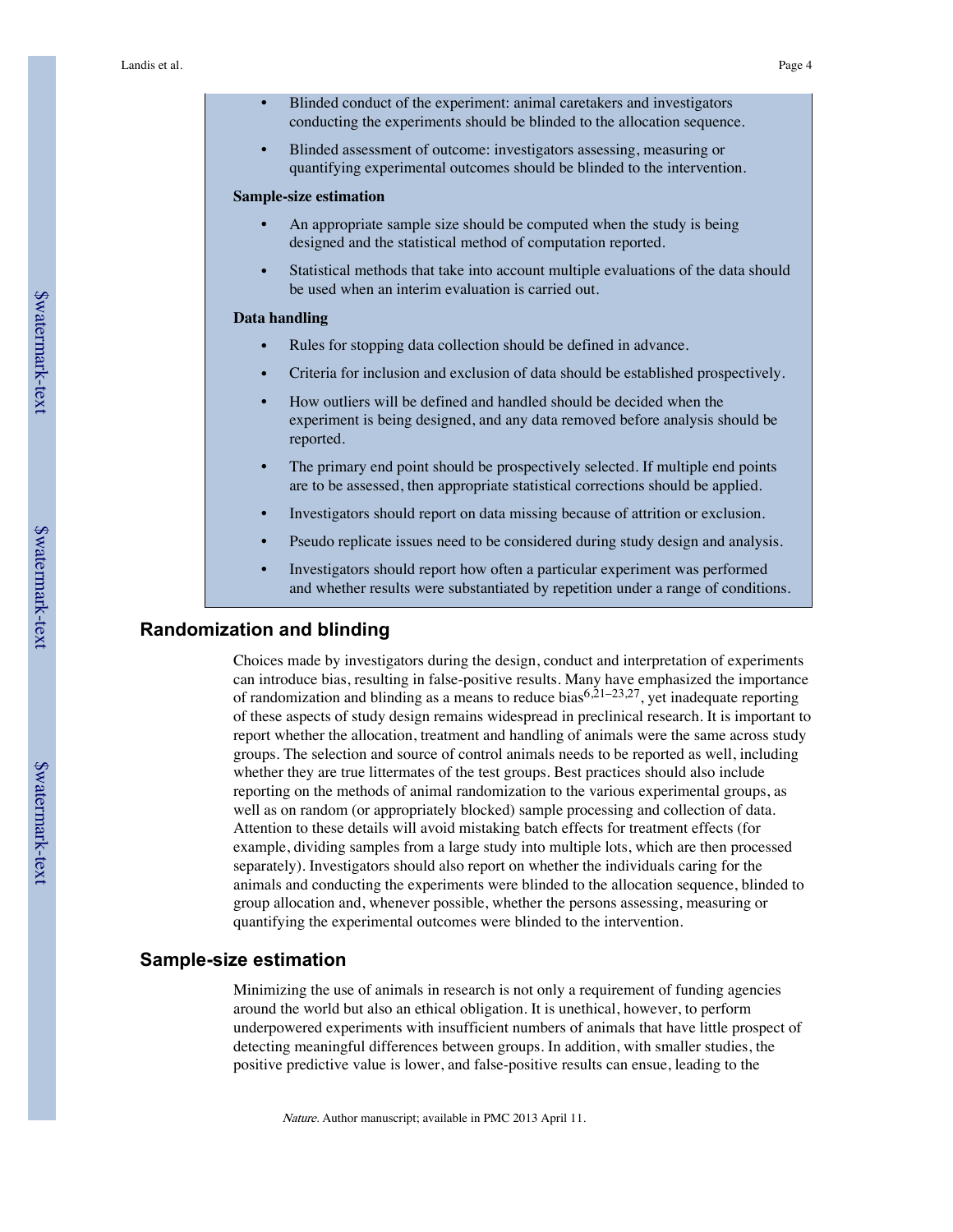needless use of animals in subsequent studies that build upon the incorrect results<sup>28</sup>. Studies with an inadequate sample size may also provide false-negative results, where potentially important findings go undetected. For these reasons it is crucial to report how many animals were used per group and what statistical methods were used to determine this number.

# **Data handling**

Common practices related to data handling that can also lead to false positives include interim data analysis<sup>29</sup>, the *ad hoc* exclusion of data<sup>30</sup>, retrospective primary end point selection<sup>31</sup>, pseudo replication<sup>32</sup> and small effect sizes<sup>33</sup>.

#### **Interim data analysis**

It is not uncommon for investigators to collect some data and perform an interim data analysis. If the results are statistically significant in favour of the working hypothesis, the study is terminated and a paper is written. If the results look 'promising' but are not statistically significant, additional data are collected. This has been referred to as 'sampling to a foregone conclusion' and can lead to a high rate of false-positive findings<sup>29,30</sup>. Therefore, sample size and rules for stopping data collection should be defined in advance and properly reported. Unplanned interim analyses, which can inflate false-positive outcomes and require unblinding of the allocation code, should be avoided. If there are interim analyses, however, these should be reported in the publication.

#### *Ad hoc* **exclusion of data**

Animal studies are often complex and outliers are not unusual. Decisions to include or exclude specific animals on the basis of outcomes (for example, state of health, dissimilarity to other data) have the potential to influence the study results. Thus, rules for inclusion and exclusion of data should be defined prospectively and reported. It is also important to report whether all animals that were entered into the experiment actually completed it, or whether they were removed, and if so, for what reason. Differential attrition between groups can introduce bias. For example, a treatment may appear effective if it kills off the weakest or most severely affected animals whose fates are then not reported. In addition, it is important to report whether any data were removed before analysis and the reasons for this data exclusion.

#### **Retrospective primary end-point selection**

It is well known that assessment of multiple end points, and/or assessment of a single end point at multiple time points, inflates the type-I error (false-positive results) $31$ . Yet it is not uncommon for investigators to select a primary end point only after data analyses. Falsepositive conclusions arising from such practices can be avoided by specifying a primary end point before the study is undertaken, the time(s) at which the end point will be assessed, and the method(s) of analysis. Significant findings for secondary end points can and should be reported, but should be delineated as exploratory in nature. If multiple end points are to be assessed, then appropriate statistical corrections should be applied to control type-I error, such as Bonferroni corrections  $31,34$ .

#### **Pseudo replicates**

When considering sample-size determination and experimental design, pseudo-replication issues need to be considered<sup>32</sup>. There is a clear, but often misunderstood or misrepresented, distinction between technical and biologic replicates. For example, in analysing effects of pollutants on reproductive health, multiple sampling from a litter, regardless of how many littermates are quantified, provides data from only a single biologic replicate. When biologic variation in response to some intervention is the variable of interest, as in many animal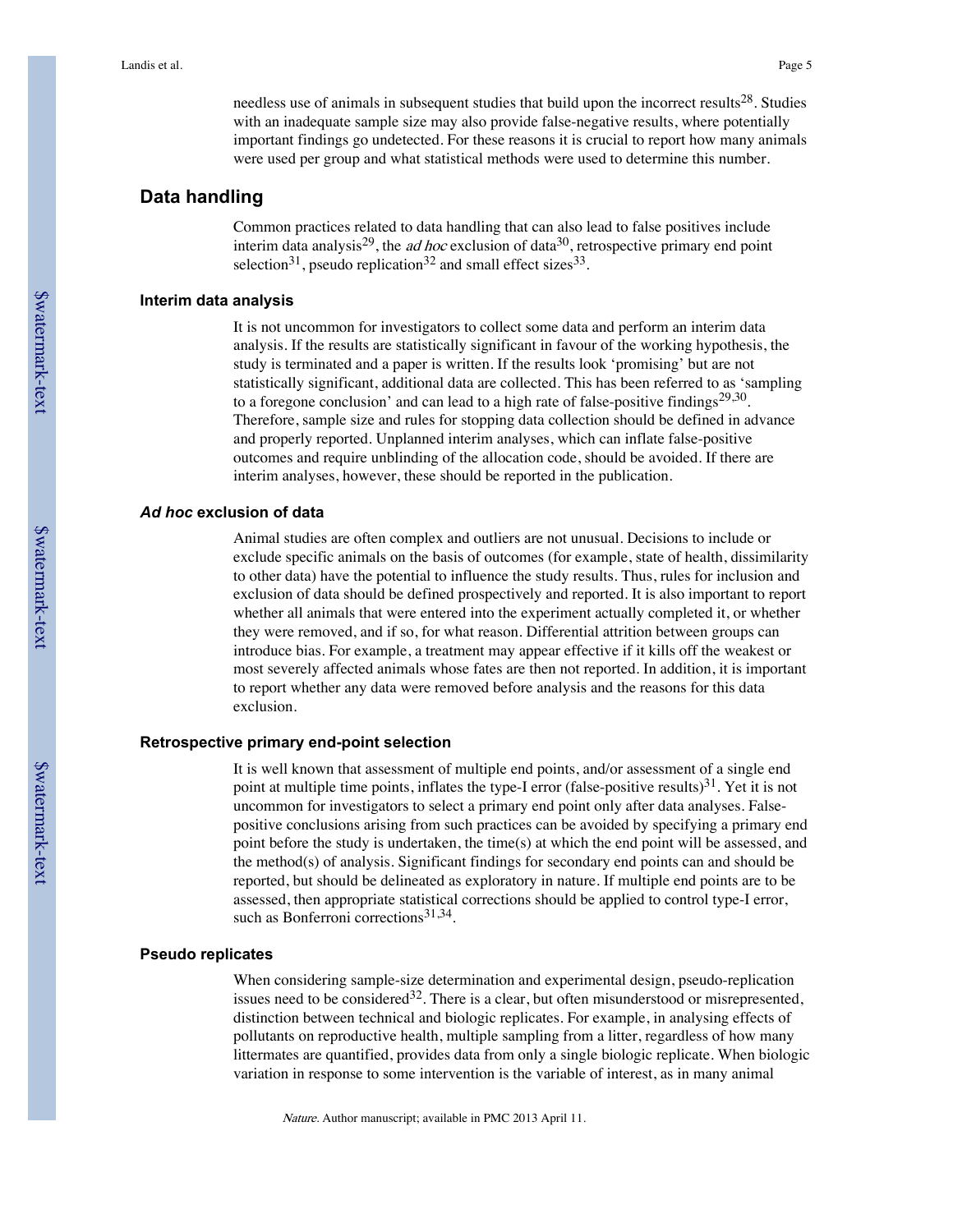experiments, analysis of samples from multiple litters is essential. The unit of assessment is the smallest unit (animal, cage, litter) to which the intervention in question can be independently administered<sup>35</sup>.

#### **Small effect sizes**

A statistically significant result does not provide information on the magnitude of the effect and thus does not necessarily mean that the effect is robust, which could account for the poor reproducibility of certain studies $36$ . Therefore, reporting whether results were substantiated by repetition, preferably under a range of conditions that demonstrate the robustness of the effect is encouraged. Also, reporting how often the particular experiment was performed as a means to control for a general tendency to publish only the best results would strengthen the validity of experimental results. To this end, carefully designed and powered animal studies should be budgeted for in the grant applications and funding agencies should consider supporting repetition studies where appropriate.

#### **An important note about exploratory experiments**

For the most part, these best practices do not apply to early-stage observational experiments searching for possible differences among experimental groups. Such exploratory testing is frequently conducted using a small sample size, does not have a primary outcome and is often unblinded. However, because such experiments are likely to be subject to many of the limitations described above, they should be viewed as hypothesis-generating experiments and interpreted as such. Potential discoveries arising from the exploratory phase of the research should be supported by follow-up, hypothesis-testing experiments that take into consideration and adequately report on the core standards detailed above (Box 1).

# **The path to implementation**

Improving the transparency and quality of reporting cannot be achieved by a single party, but will require cooperation among all stakeholders, including investigators, reviewers, funding agencies and journals. Calling upon investigators to provide key information about the design, execution and analysis of animal experiments described in grant applications and manuscripts and encouraging reviewers to consider these issues in their evaluations should, over time, increase both the quality and predictive value of preclinical research. Potential strategies for achieving this goal can be adopted from the clinical trials community, which also contended with poor reporting and associated bias. Evidence that clinical trials can yield biased results if they lack methodological rigor  $37-42$  led to the development and implementation of the CONSORT guidelines for randomized clinical trials (among other guidelines), now adopted by many clinical journals and funding organizations. These guidelines require that authors report whether and how their studies were carried out blind and randomized, how sample size was determined, whether data are missing owing to attrition or exclusion, and supply information about other important experimental parameters43–45. Importantly, the guidelines have improved the transparency of clinical study reporting in journals that have adopted them<sup>46–49</sup>. Additional evidence for the power of such guidelines can be deduced from the observation that, although few animal studies report on randomization, blinding or sample-size determination, most describe compliance with animal regulations, which is required by journals $6,9,10,50,51$ .

As a first step, we recommend that funding organizations and journals provide reviewers with clear guidance about core features of animal study design (listed in Box 1). The goal is not to be prescriptive or proscriptive, but rather to delineate the minimum set of standards that should routinely be considered in evaluating the appropriateness of a study. Such guidance would make the task easier for reviewers of manuscripts and grant applications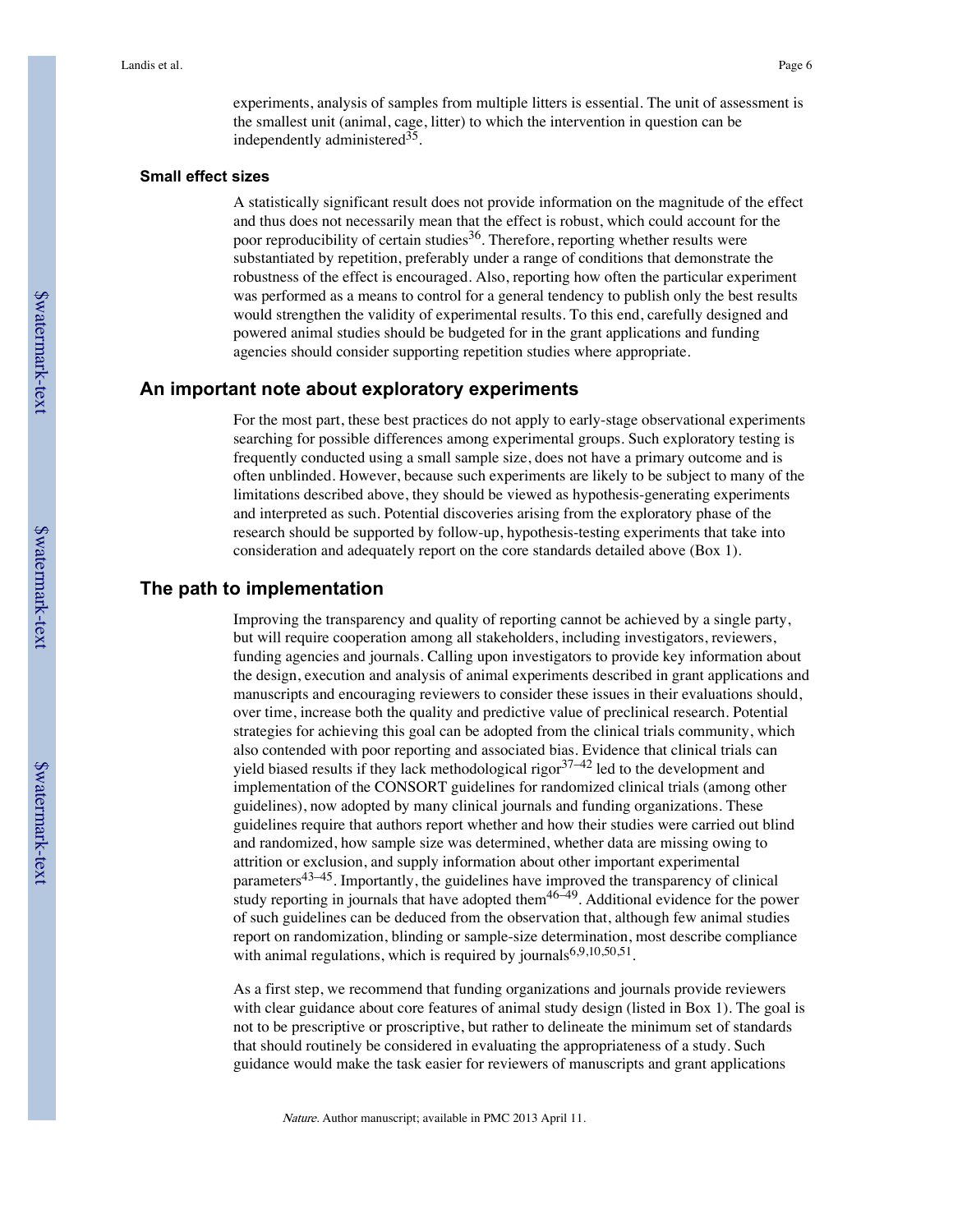who volunteer their time and are often overextended. In addition, investigators and reviewers should be encouraged to consult published generic and model-specific guidelines for designing *in vivo* animal experiments<sup>6,21–27,52,53</sup>. To assist reviewers, editors and funding organizations in making sure that applications and manuscripts contain sufficient information on the core reporting recommendation (Box 1), authors could be asked to append relevant information on a standardized form that accompanies the submission. This form could be as simple as a checkbox indicating the page on which the key reporting standard is addressed. Such a form is currently used by clinical research journals.

In addition to the measures proposed above, better dissemination of knowledge will be greatly facilitated by addressing publication bias, the phenomenon that few studies showing negative outcomes are published $54-63$ . Such deficiency in reporting contributes to needless repetition of similar studies by investigators unaware of earlier efforts<sup>60,61</sup>. There is a widely accepted belief that the scientific community, promotions committees, funding agencies and journals favour positive outcomes, an impression that can lead to bias<sup>64</sup>. Possible solutions include incentivizing investigators to publish negative outcomes, supporting studies of independent replication, encouraging journals to publish a greater number of studies reporting negative outcomes, creating a database for negative outcomes (analogous to http:// ClinicalTrials.gov/), and linking the raw data to publications.

Change will not occur overnight. The importance of training scientists to properly design and adequately report animal studies cannot be overstated. Training and education focused on key features of experimental design should be an ongoing process for both the novice and veteran involved in biomedical research. Attention to better study design reporting should be communicated at major meetings, brought to the attention of reviewers, editors and funders, required by the publishers of peer-review journals, and included in the training program of graduate and postdoctoral students. Furthermore, good mentorship is crucial for developing such skills and should be encouraged and rewarded. Rigorous experimental design and adequate reporting needs to be emphasized across the board and monitored in training grants awarded by the US National Institute of Health (NIH) and other funding agencies. Professional societies can also have an important role by highlighting this issue in their respective communities.

An important gatekeeper of quality remains the peer review of grant applications and journal manuscripts. We therefore call upon funding agencies and publishing groups to take actions to reinforce the importance of methodological rigor and reporting. NINDS has begun taking steps to promote best practices for preclinical therapy development studies. In 2011, a Notice was published in the NIH Guide encouraging the scientific community to address the issues described above in their grant applications, in describing both the project being proposed and the supporting data upon which it is based (http://grants.nih.gov/grants/guide/ notice-files/NOT-NS-11-023.html). Points that should be considered in a well-designed study are listed on the NINDS website (http://www.ninds.nih.gov/funding/ transparency\_in\_reporting\_guidance.pdf). Furthermore, the reviewers of applications reviewed by the NINDS Scientific Review Branch are reminded of these issues and asked to pay careful attention to the scientific premise of the proposed projects.

We believe that improving how animal studies are reported will raise awareness of the importance of rigorous study design. Such increased awareness will accelerate both scientific progress and the development of new therapies.

# **Acknowledgments**

Funded by NINDS.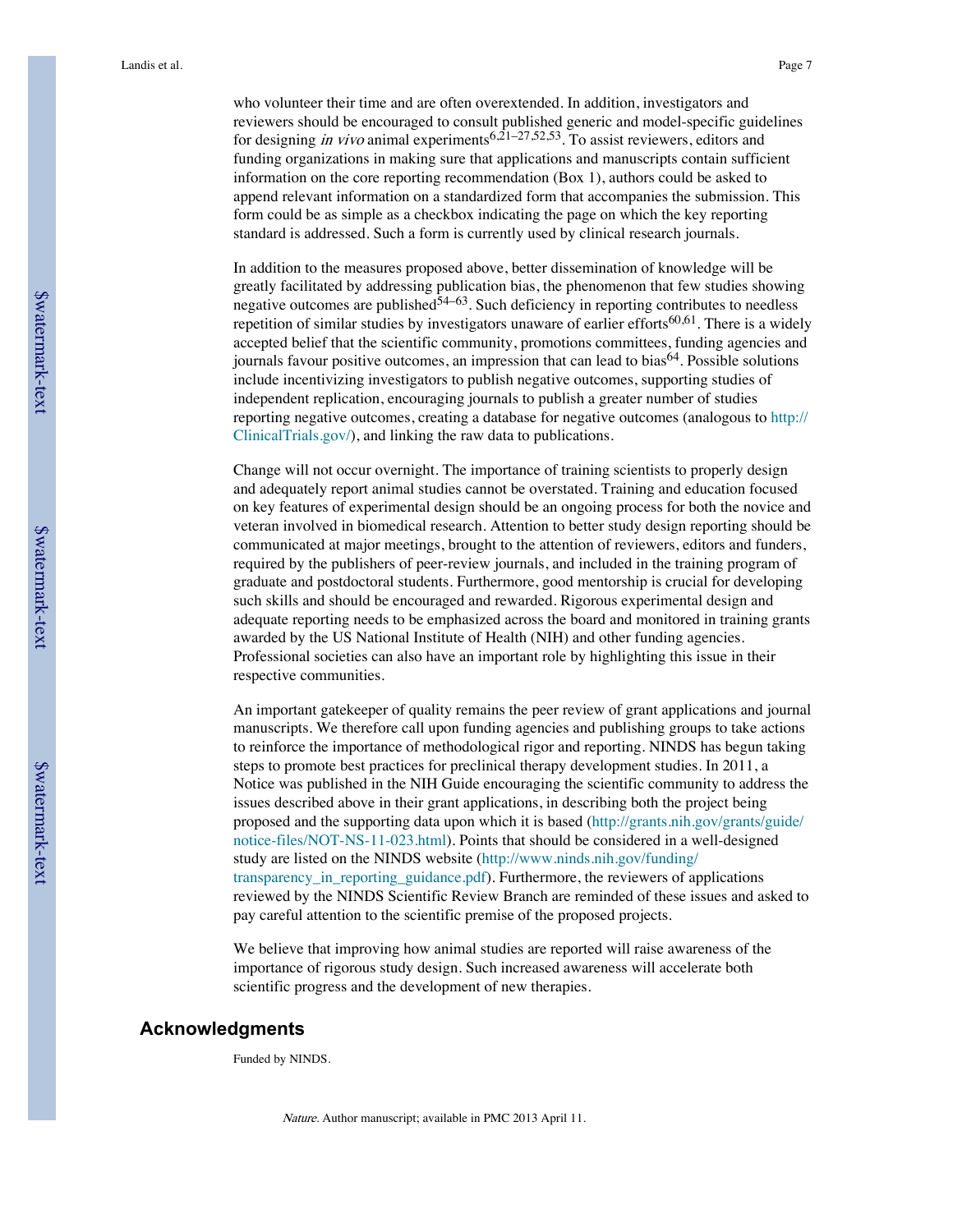# **References**

- 1. Begley CG, Ellis LM. Raise standards for preclinical cancer research. Nature. 2012; 483:531–533. [PubMed: 22460880]
- 2. Hess KR. Statistical design considerations in animal studies published recently in Cancer Research. Cancer Res. 2011; 71:625. [PubMed: 21239476]
- 3. Kilkenny C, et al. Survey of the quality of experimental design, statistical analysis and reporting of research using animals. PLoS ONE. 2009; 4:e7824. [PubMed: 19956596]
- 4. Moher D, Simera I, Schulz KF, Hoey J, Altman DG. Helping editors, peer reviewers and authors improve the clarity, completeness and transparency of reporting health research. BMC Med. 2008; 6:13. [PubMed: 18558004]
- 5. Prinz F, Schlange T, Asadullah K. Believe it or not: how much can we rely on published data on potential drug targets? Nature Rev Drug Discov. 2011; 10:712. The first report that many published studies cannot be reproduced by the pharmaceutical industry. [PubMed: 21892149]
- 6. Sena E, van der Worp HB, Howells D, Macleod M. How can we improve the pre-clinical development of drugs for stroke? Trends Neurosci. 2007; 30:433–439. [PubMed: 17765332]
- 7. Steward O, Popovich PG, Dietrich WD, Kleitman N. Replication and reproducibility in spinal cord injury research. Exp Neurol. 2012; 233:597–605. [PubMed: 22078756]
- 8. van der Worp HB, Macleod MR. Preclinical studies of human disease: time to take methodological quality seriously. J Mol Cell Cardiol. 2011; 51:449–450. [PubMed: 21549125]
- 9. Hackam DG, Redelmeier DA. Translation of research evidence from animals to humans. J Am Med Assoc. 2006; 296:1727–1732. A study reporting that a large fraction of high-impact publications in highly reputable journals lack important information related to experimental design.
- 10. Macleod MR, et al. Evidence for the efficacy of NXY-059 in experimental focal cerebral ischaemia is confounded by study quality. Stroke. 2008; 39:2824–2829. A study demonstrating that lack of reporting of key methodological parameters is associated with bias. [PubMed: 18635842]
- 11. Bebarta V, Luyten D, Heard K. Emergency medicine animal research: does use of randomization and blinding affect the results? Acad Emerg Med. 2003; 10:684–687. [PubMed: 12782533]
- 12. Crossley NA, et al. Empirical evidence of bias in the design of experimental stroke studies A metaepidemiologic approach. Stroke. 2008; 39:929–934. [PubMed: 18239164]
- 13. Rooke ED, Vesterinen HM, Sena ES, Egan KJ, Macleod MR. Dopamine agonists in animal models of Parkinson's disease: a systematic review and meta-analysis. Parkinsonism Relat Disord. 2011; 17:313–320. [PubMed: 21376651]
- 14. Vesterinen HM, et al. Improving the translational hit of experimental treatments in multiple sclerosis. Mult Scler J. 2010; 16:1044–1055.
- 15. Stroke Therapy Academic Industry Roundtable (STAIR). Recommendations for standards regarding preclinical neuroprotective and restorative drug development. Stroke. 1999; 30:2752– 2758. [PubMed: 10583007]
- 16. Fanelli D. "Positive" results increase down the hierarchy of the sciences. PLoS ONE. 2010; 5:e10068. [PubMed: 20383332]
- 17. Jerndal M, et al. A systematic review and meta-analysis of erythropoietin in experimental stroke. J Cereb Blood Flow Metab. 2010; 30:961–968. [PubMed: 20040929]
- 18. Macleod MR, O'Collins T, Horky LL, Howells DW, Donnan GA. Systematic review and metaanalysis of the efficacy of FK506 in experimental stroke. J Cereb Blood Flow Metab. 2005; 25:713–721. [PubMed: 15703698]
- 19. Sena ES, et al. Factors affecting the apparent efficacy and safety of tissue plasminogen activator in thrombotic occlusion models of stroke: systematic review and meta-analysis. J Cereb Blood Flow Metab. 2010; 30:1905–1913. [PubMed: 20648038]
- 20. Wheble PCR, Sena ES, Macleod MR. A systematic review and meta-analysis of the efficacy of piracetam and piracetam-like compounds in experimental stroke. Cerebrovasc Dis. 2008; 25:5–11. [PubMed: 18033952]
- 21. Festing MF, Altman DG. Guidelines for the design and statistical analysis of experiments using laboratory animals. ILAR J. 2002; 43:244–258. [PubMed: 12391400]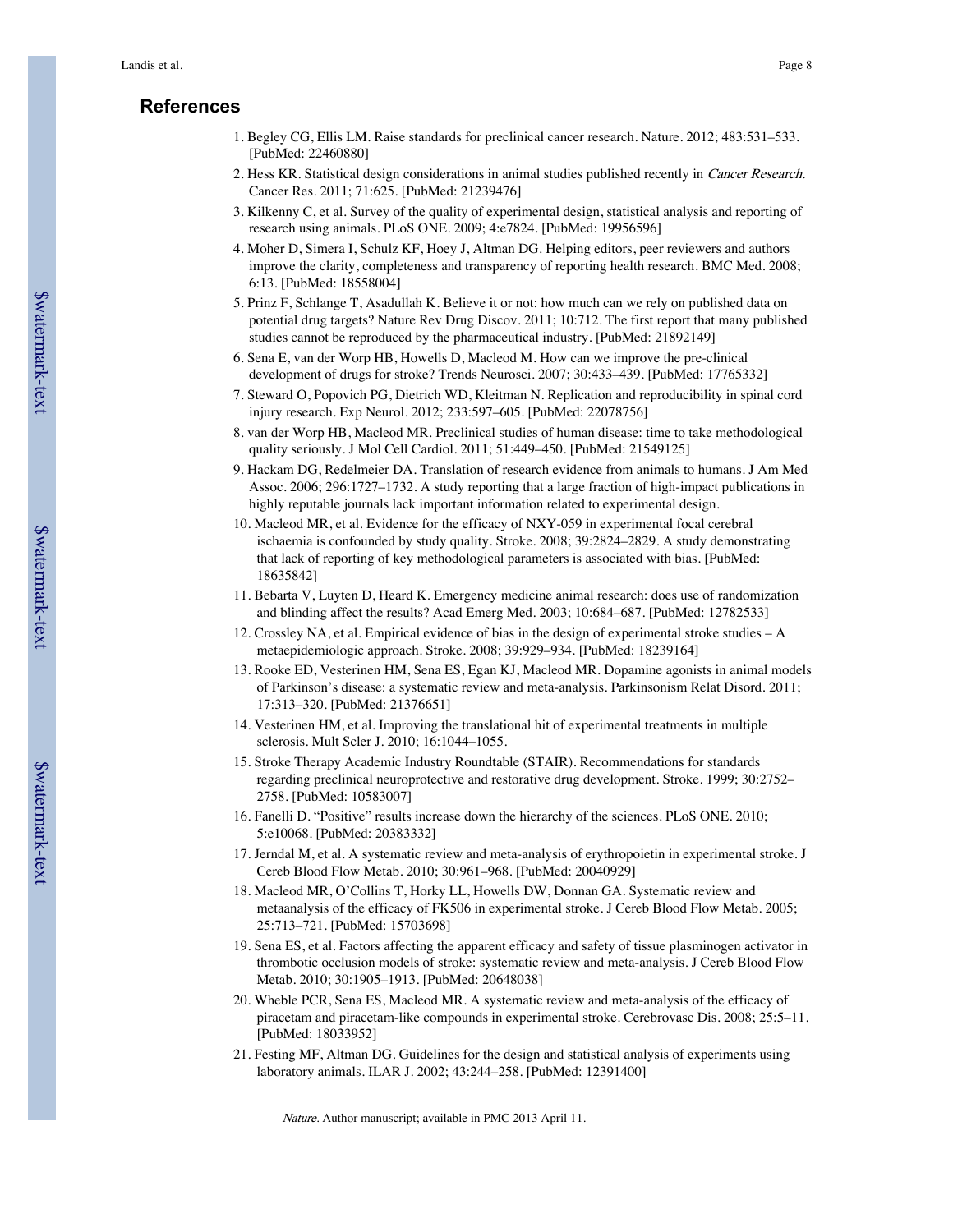- 22. Kilkenny C, Browne WJ, Cuthill IC, Emerson M, Altman DG. Improving bioscience research reporting: the ARRIVE guidelines for reporting animal research. PLoS Biol. 2010; 8:e1000412. [PubMed: 20613859]
- 23. van der Worp HB, et al. Can animal models of disease reliably inform human studies? PLoS Med. 2010; 7:e1000245. [PubMed: 20361020]
- 24. Fisher M, et al. Update of the stroke therapy academic industry roundtable preclinical recommendations. Stroke. 2009; 40:2244–2250. [PubMed: 19246690]
- 25. Ludolph AC, et al. Guidelines for preclinical animal research in ALS/MND: a consensus meeting. Amyotroph Lateral Scler. 2010; 11:38–45. [PubMed: 20184514]
- 26. Shineman DW, et al. Accelerating drug discovery for Alzheimer's disease: best practices for preclinical animal studies. Alzheimers Res Ther. 2011; 3:28. [PubMed: 21943025]
- 27. Unger EF. All is not well in the world of translational research. J Am Coll Cardiol. 2007; 50:738– 740. [PubMed: 17707177]
- 28. Ioannidis JPA. Why most published research findings are false. PLoS Med. 2005; 2:e124. [PubMed: 16060722]
- 29. Dienes Z. Bayesian versus orthodox statistics: which side are you on? Perspect Psychol Sci. 2011; 6:274–290.
- 30. Simmons JP, Nelson LD, Simonsohn U. False-positive psychology: undisclosed flexibility in data collection and analysis allows presenting anything as significant. Psychol Sci. 2011; 22:1359– 1366. [PubMed: 22006061]
- 31. Beal KG, Khamis HJ. A problem in statistical-analysis: simultaneous inference. Condor. 1991; 93:1023–1025.
- 32. Lazic SE. The problem of pseudoreplication in neuroscientific studies: is it affecting your analysis? BMC Neurosci. 2010; 11:5. [PubMed: 20074371]
- 33. Scott S, et al. Design, power, and interpretation of studies in the standard murine model of ALS. Amyotroph Lateral Scler. 2008; 9:4–15. An enlightening analysis of how small sample sizes can lead to false-positive outcomes. [PubMed: 18273714]
- 34. Proschan MA, Waclawiw MA. Practical guidelines for multiplicity adjustment in clinical trials. Control Clin Trials. 2000; 21:527–539. [PubMed: 11146147]
- 35. Festing MFW. Design and statistical methods in studies using animal models of development. ILAR J. 2006; 47:5–14. [PubMed: 16391426]
- 36. Nakagawa S, Cuthill IC. Effect size, confidence interval and statistical significance: a practical guide for biologists. Biol Rev Camb Philos Soc. 2007; 82:591–605. [PubMed: 17944619]
- 37. Chalmers TC, Celano P, Sacks HS, Smith H. Bias in treatment assignment in controlled clinicaltrials. N Engl J Med. 1983; 309:1358–1361. [PubMed: 6633598]
- 38. Jüni P, Altman DG, Egger M. Systematic reviews in health care assessing the quality of controlled clinical trials. Br Med J. 2001; 323:42. [PubMed: 11440947]
- 39. Pildal J, et al. Impact of allocation concealment on conclusions drawn from meta-analyses of randomized trials. Int J Epidemiol. 2007; 36:847–857. [PubMed: 17517809]
- 40. Pocock SJ, Hughes MD, Lee RJ. Statistical problems in the reporting of clinical-trials. A survey of three medical journals. N Engl J Med. 1987; 317:426–432. [PubMed: 3614286]
- 41. Schulz KF, Chalmers I, Hayes RJ, Altman DG. Empirical evidence of bias. Dimensions of methodological quality associated with estimates of treatment effects in controlled trials. J Am Med Assoc. 1995; 273:408–412.
- 42. Wood L, et al. Empirical evidence of bias in treatment effect estimates in controlled trials with different interventions and outcomes: meta-epidemiological study. Br Med J. 2008; 336:601–605. [PubMed: 18316340]
- 43. Moher D. CONSORT 2010 Explanation and Elaboration: updated guidelines for reporting parallel group randomised trials. Br Med J. 2011; 340:c869. [PubMed: 20332511]
- 44. Moher D, Schulz KF, Altman DG. The CONSORT statement: revised recommendations for improving the quality of reports of parallel-group randomised trials. Lancet. 2001; 357:1191– 1194. Revision of guidelines by the CONSORT group to improve the reporting of randomized clinical trials. [PubMed: 11323066]